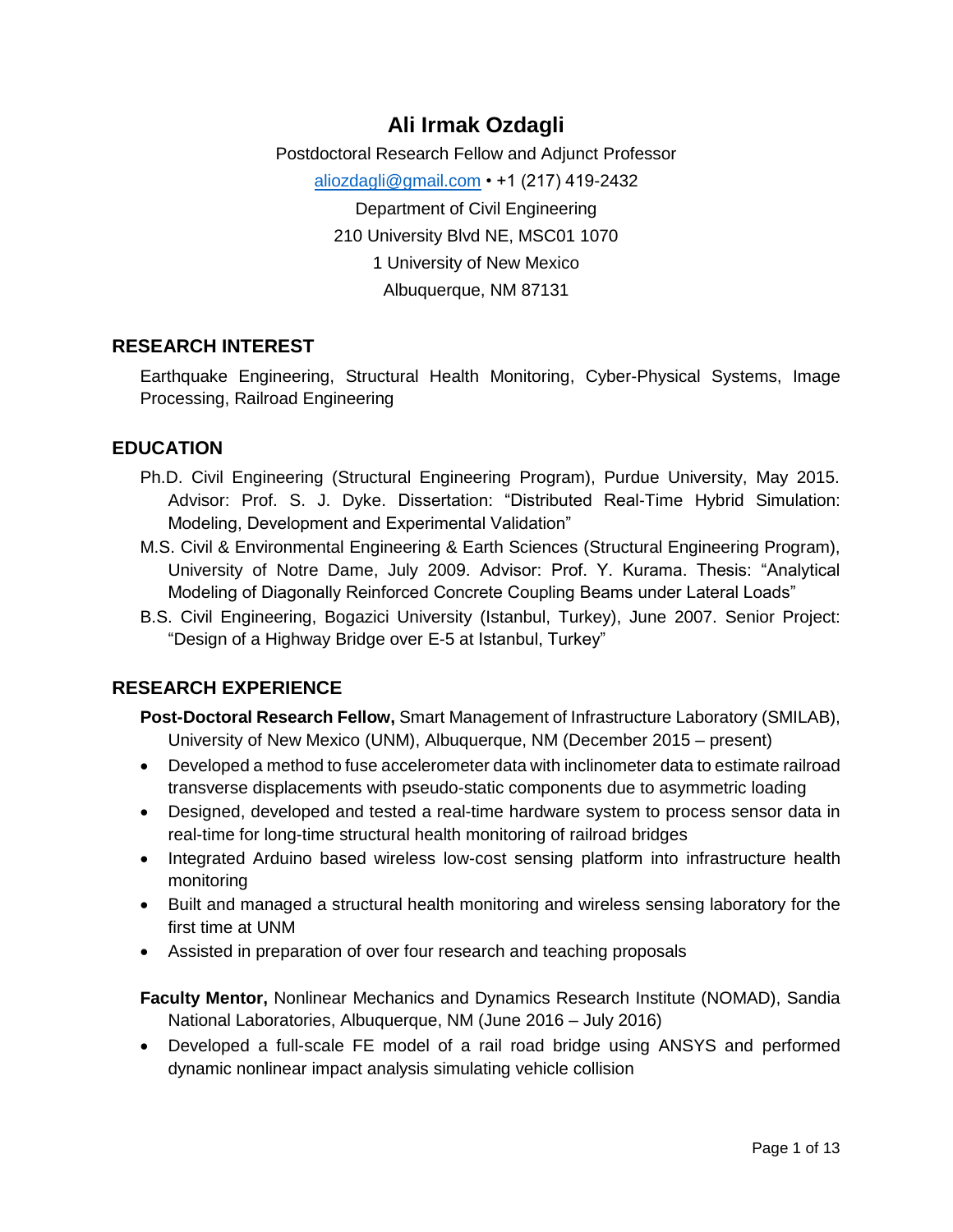- Utilized artificial neural networks to detect damage location at a railroad bridge upon impact
- Developed a damage rating method to score the impact intensity

**Graduate Research Assistant,** Intelligent Infrastructure Systems Laboratory (IISL), Bowen Laboratories, Purdue University, West Lafayette, IN (January 2010 – May 2015)

- Developed and validated a distributed Real-time Hybrid Simulation (dRTHS) platform to conduct full scale experiments utilizing Internet Protocol and User Datagram Protocol (IP/UDP) by comparing results to shake table responses of a large-scale steel structure (Funded by NSF-CMMI-0927178)
- Designed and validated a delay compensator that can determine and compensate the internet time delay on-the-fly
- Developed and validated an adaptive multi-rate interface that can couple physical and analytical substructures running at different sampling rates, increasing stability of dRTHS (Funded by NSF-CNS-1136075)
- Developed and validated a robust actuator controller based on H-inf
- Developed a streaming platform based on Open Source Data Turbine (OSDT) that is capable of running RTHS, and stream the experiment data to multiple clients (Funded by NSF-ACI-1148255)
- Developed a software in Python that monitors Transmission Control Protocol (TCP) ports of OSDT's, reports OSDT's uptime/health
- Developed and tested a preliminary RTHS platform capable of conducting structural health monitoring application (Funded by Purdue University-DEAL-2013)
- Conducted system identification experiments on a large-scale frame, developed a model to be used for control purposes of structures equipped with smart dampers (Funded by NSF-CMMI-1011534)
- Developed a MATLAB based program to detect impacts, parse time domain data, and convert the data to transfer function
- Developed and validated a new control-oriented model updating algorithm based on identified structural parameters

**Engineer,** Network for Earthquake Engineering Simulation Center (NEES), Purdue University, West Lafayette, IN (January 2013 – May 2015)

- Developed a remote testing platform capable of capturing video of seismically excited structures and processing images to measure displacements (Funded by NEES and Office of Vice Presidency-Purdue University)
- Developed a new project and curation structure for social science data publication

**Visiting Scholar,** Structural Engineering Laboratory, Department of Civil Engineering, Harbin Institute of Technology (HIT), Harbin, China (May 2012 – August 2012)

• Developed and validated an RTHS framework *for the first time in HIT* running on dSpace hardware (Funded by Purdue International Programs)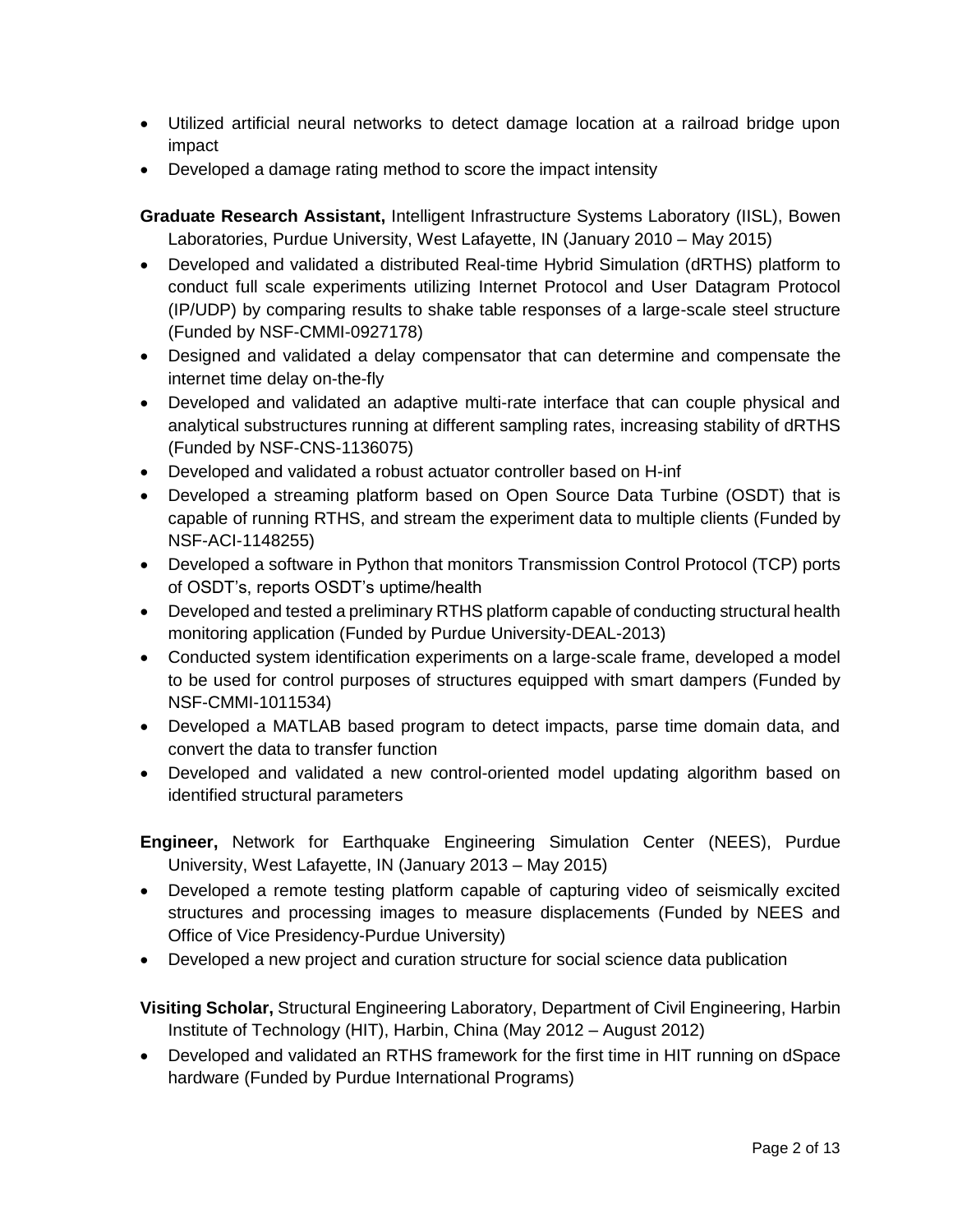- Conducted shake table tests on a large-scale 3D structure, and implemented semi-active control strategies for magneto-rheological dampers (Funded by NSF of China-90715036)
- **Graduate Research Assistant,** Department of Mechanical, Aerospace & Structural Engineering, Washington University at St. Louis, St. Louis, MO (Aug 2009 – December 2009)
- Studied the design and performance of linear quadratic regulator (LQR) based active and semi-active controllers (Funded by McDonnell International Scholars Academy Graduate Fellowship)

**Graduate Research Assistant,** Concrete Structures Laboratory, University of Notre Dame, Notre Dame, IN (July 2007 – July 2009)

- Developed a recipe for modeling diagonally reinforced coupling beams using DRAIN-2DX and OpenSees (Funded by Notre Dame Graduate Scholarship Award)
- Validated the modeling recipe by comparing the results to experimental coupling beam and coupled wall tests

**Undergraduate Research Assistant,** Concrete Structures Laboratory, Bogazici University, Istanbul, Turkey (September 2006 – June 2007)

• Assisted graduate students in the surface preparation of damaged brick infilled wall specimens for Fiber Reinforced Polymer (FRP) retrofit

## **TEACHING EXPERIENCE**

**Adjunct Professor, CE202 - Engineering Statics,** University of New Mexico (Spring 2017 – Two Sections)

**Adjunct Professor**, **CE202 - Engineering Statics,** University of New Mexico (Fall 2016)

**Instructor**, **Shake It Up in Engineering: Shake Table, Sensing Technology & Website Creation,** University of New Mexico (Spring 2016)

- Developed a 5-week long curriculum for underrepresented undergraduate students focusing on sensing technologies, shake table experimentation and dissemination of the experimental data by creating personal website using WordPress
- Delivered one-hour lecture each week

**Lecturer, CE521 - Structural Dynamics & Earthquake Engineering,** Asst. Prof. F. Moreu, University of New Mexico (Spring 2016)

• Delivered substitute lectures, answered students' questions

**Teaching Assistant, CE466 - Advanced Design of Concrete Structures,** Prof. T. Harmon, Washington University at St. Louis (Fall 2009)

• Performed office hours and problem-solving sessions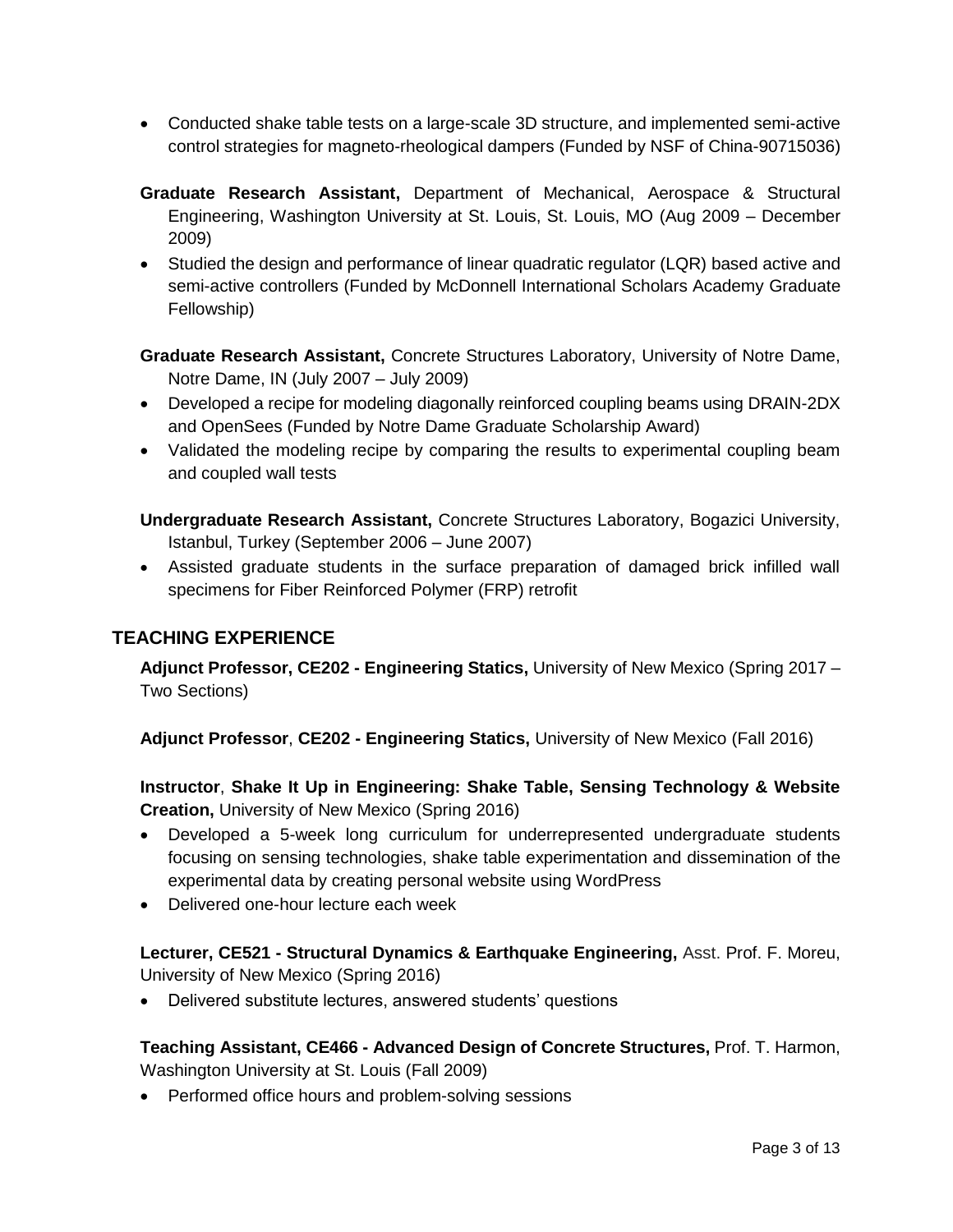**Teaching Assistant**, **CE30160 Materials Laboratory,** Asst. Prof. Elizabeth Kerr, University of Notre Dame (Spring 2009)

- Managed lab sessions, guided students to become familiar with lab equipment, data acquisition, and experimental setup
- Designed and prepared test setup and conducted weekly material testing on universal testing machine
- Graded laboratory reports

**Teaching Assistant, CE40270** - **Reinforced Concrete Design,** Prof. Y. Kurama, University of Notre Dame (Spring 2008 and Fall 2008)

- Delivered substitute lectures, answered students' questions
- Performed office hours and problem-solving sessions, created and graded homework

**Teaching Assistant, CE30200 - Structural Analysis I,** Prof. Ahsan Kareem, University of Notre Dame (Fall 2007)

- Delivered substitute lectures, answered students' questions
- Performed office hours and problem-solving sessions, created and graded homework

**Teaching Assistant**, **CE451.02 - Concrete Structure Laboratory,** Prof. Cengiz Karakoc, Bogazici University (Fall 2006)

- Managed laboratory sessions
- Prepared test setup and conducted beam experiments for all lab groups

**Student Mentor,** University of New Mexico (December 2015 – present)

#### **Graduates**

- Jose A. Gomez Romero-Salazar (Civil Engineering M.S.), Development of Arduino Based Displacement Estimation Platform, December 2015 – May 2017; Working at Heuristic Actions, Inc.
- Piyush Garg (Electrical Engineering M.S.), Estimation of Displacements using Laser Sensors an Unmanned Aerial Vehicles, May 2016 – present (expected graduation date December 2017)
- Travis Taylor (Electrical Engineering M.S.), Wireless Sensing of Spacecrafts with Arduino, August 2017 – present (expected graduation date May 2019)
- Xiaomeng Li (Civil Engineering Ph.D.), Wireless Sensing of Civil Infrastructure using XNode, June 2017 – present (expected graduation date May 2021)
- Shreya Vemuganti, Study on the Utilization of Strain Gages and Magnetic Strain Checkers, December 2015 – May 2017
- Rhytham Jayeshbhai Soni, Wireless Sensing based on Arduino, May 2017 September 2017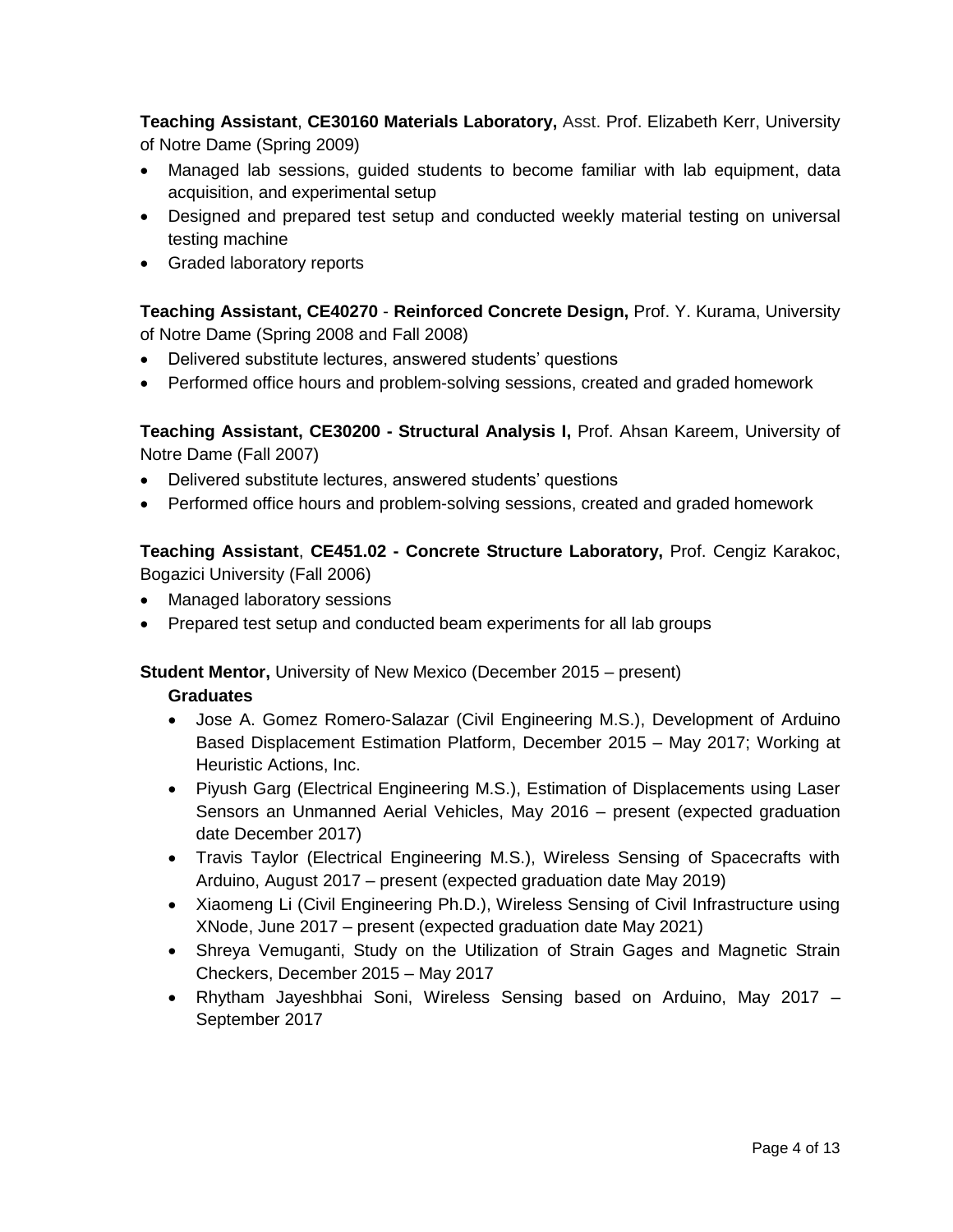#### **Undergraduates**

- Emmanuel Ayorinde, Manufacturing of breaker boxes for efficient field testing, sensor and cable management, August 2017 – present
- Laura Gomez, Integration of cyber-physical systems into education for infrastructure maintenance, June 2016 – August 2016
- Clayton Bliss, Study on Shunt Calibration of Strain Gages for Full Wheatstone Bridge Systems, June 2016 – August 2016; Admitted to Arizona State University

#### **High School**

- Clayton Bliss, Study on Shunt Calibration of Strain Gages for Full Wheatstone Bridge Systems, June 2016 – August 2016; Admitted to Arizona State University
- Erik Moreno, Tilt measurement using low-cost sensors; Integration of Solar Power to Arduino Platform; Sensor Breakout Box for LVDTs and accelerometers, May 2017– August 2017; Admitted to University of New Mexico

**Student Mentor,** Purdue University (September 2012 – September 2014)

#### **Graduates**

• Xin Li, Development and Deployment of a dRTHS System with two MR Damper Systems, September 2012 – September 2014

#### **Undergraduates**

- Sarah Hacker, Development of Virtual RTHS Sample Using xPC, January 2013 August 2013
- Chris Beeler, Assessing Performance of a Three-story Structure using Arduino-based Wireless Sensors, June 2012 – August 2012
- Yili Qian, Assessing Performance of a Three-story Structure using Arduino-based Wireless Sensors, June 2012 – August 2012

### **INDUSTRY EXPERIENCE**

### **Network for Earthquake Engineering Simulation Center (NEES)**, West Lafayette, IN

*IT Support,* January 2015 – September 2015

- Managed, controlled and curated research data of over +15 projects uploaded by PIs
- Checked the integrity of OracleDB daily, analyzed user statistics with advanced SQL/PL queries
- Created transition documents explaining backend Java/JEE workflow for the Natural Hazards Engineering Research Infrastructure (NHERI) team
- Conducted Quality Assurance for various web applications for internal operations
- Improved BatchsubmitGUI, a front end for Batchsubmit, a job submission tool to streamline OpenSees simulations for high-performance computing (HPC) systems

#### **Arup – Istanbul Office,** Istanbul, Turkey

*Engineer Intern,* June 2006 – August 2006

• Supervised soil survey on residential development area as field engineer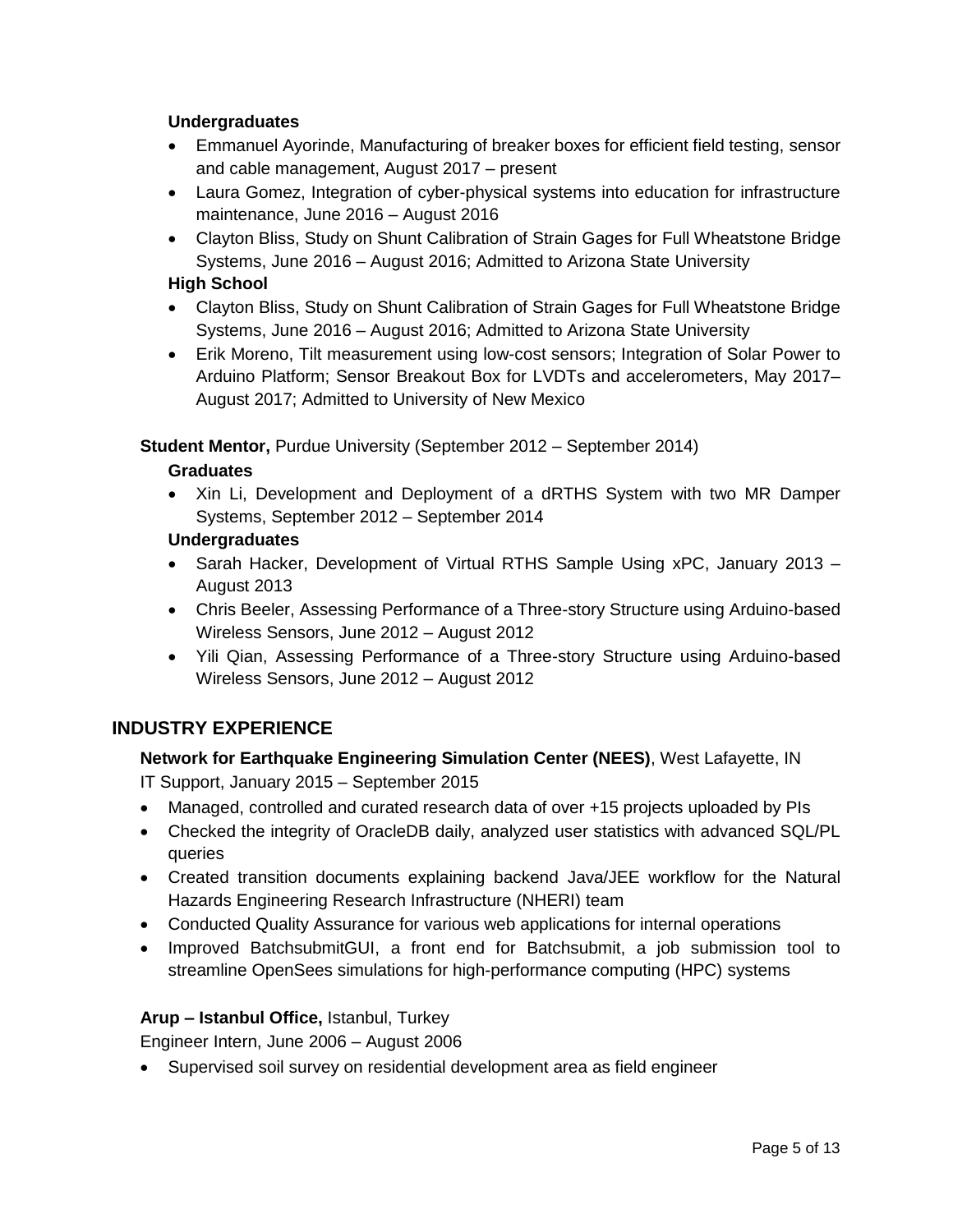• Received training in structural analysis of space truss systems and nonlinear systems and training about ISO-9001 and ISO 14001

**Yapı Teknik Proje (Construction Technique Project),** Istanbul, Turkey

*Engineer Intern,* January 2006 – May 2006

- Prepared preliminary design of low importance structures in ideCAD
- Drafted reinforced design details in AutoCAD
- Received training in curved concrete shell systems

**Anadolu Metro Ortaklığı (Anatolian Metro Partnership),** Istanbul, Turkey

*Engineer Intern,* June 2005 – August 2005

- Supervised construction of Yenikapı Light Railway Transportation System Station
- Performed bill of materials calculations for batch steel and concrete orders

### **AWARDS AND HONOR SOCIETIES**

Southern Plains Transportation Center Workshop Travel Grant, 2016 UNM STEM Collaborative Center, Instructor Honorarium, 2016 Purdue Graduate Student Government Discovery, Engagement, and Learning Grant, 2013 Best Simulation Model of the 2013 NEES Simulation Competition, QuakeSummit, 2013 McDonnell International Scholars Academy Graduate Fellowship, WashU Engineering, 2009 PCA Education Foundation Fellowship Award, University of Notre Dame, 2009 Notre Dame Graduate Scholarship Award, 2007 Notre Dame Professional Development Fund, 2007 Tuition scholarship, Minister of Education of Turkey, 2005-2007

### **REFEREED JOURNAL PUBLICATIONS**

- 1. **A. I. Ozdagli,** B. Liu, and F. Moreu. "Low-cost, Efficient Wireless Intelligent Sensors (LEWIS) Measuring Real-time Reference-free Dynamic Displacements" (submitted to *Mechanical Systems and Signal Processing*).
- 2. **A. I. Ozdagli** and S. J. Dyke. "Experimental Verification of an Accessible Geographically-Distributed Real-time Hybrid Simulation Platform" (submitted to *Smart Structures and Systems*).
- 3. **A. I. Ozdagli**, B. Liu, and F. Moreu. "Measuring Total Displacements of Timber Railroad Bridges Susceptible to Asymmetric Loading" (submitted to Journal of Structural Engineering; accepted with review).
- 4. B. Liu, **A. I. Ozdagli**, and F. Moreu. "Hybrid reference-free displacements measurement: data fusing from accelerometers and direct displacement sensors" (submitted to Journal of Bridge Engineering).
- 5. B. Liu, **A. I. Ozdagli,** and F. Moreu. "Direct reference-free measurement of displacements for railroad bridge management" (submitted to Structural Control and Health Monitoring; accepted with reviews).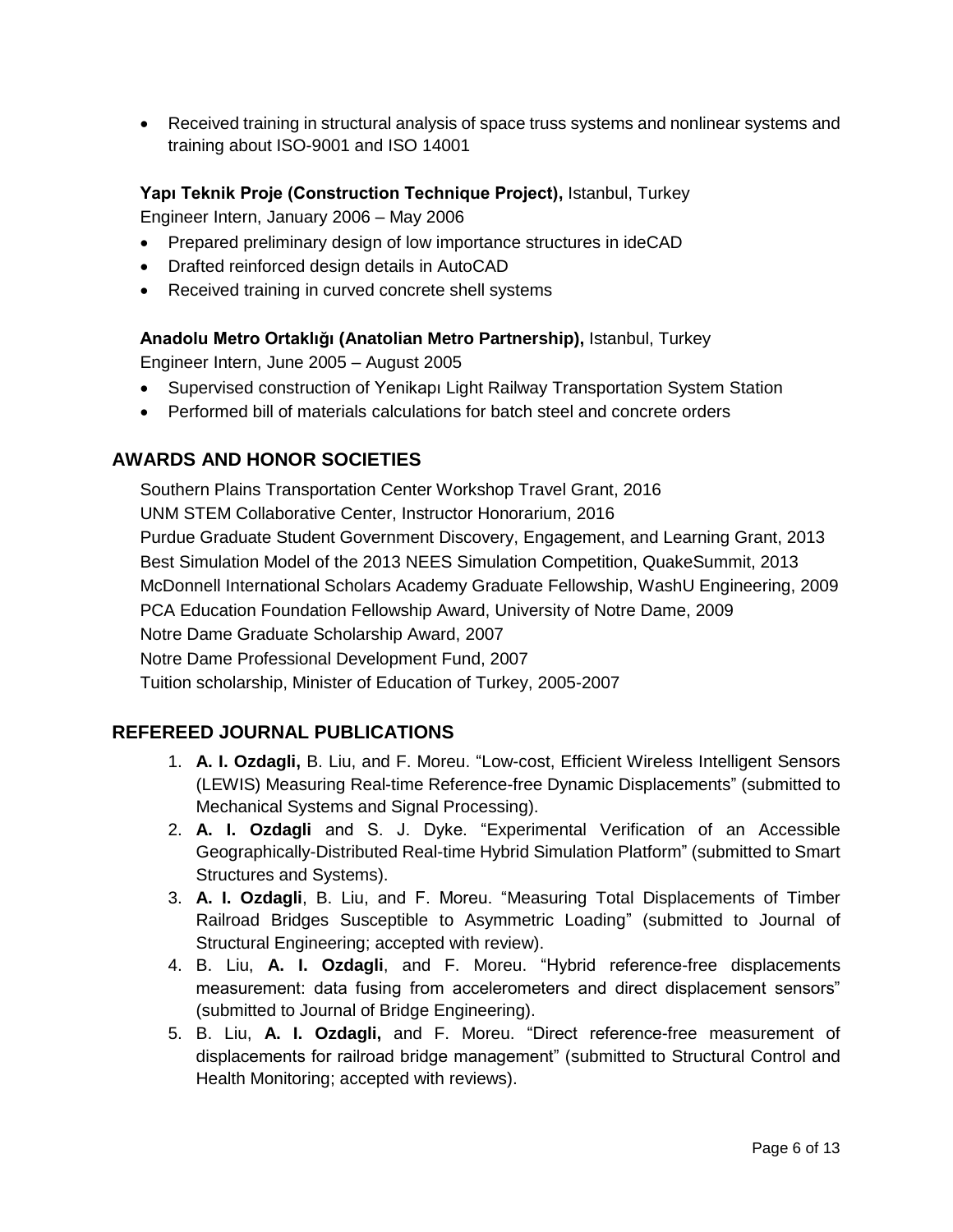- 6. **A. I. Ozdagli**, J. A. Gomez, and F. Moreu. "Total Reference-Free Displacements for Condition Assessment of Timber Railroad Bridges Using Tilt" (submitted to *Smart Structures and Systems* for final review; accepted with reviews).
- 7. **A. I. Ozdagli**, J. A. Gomez, and F. Moreu. "Real-time Model-free and Reference-free Displacements of Railroad Bridges", *Journal of Bridge Engineering*, 22, no. 10 (2017): 04017073.
- 8. J. A. Gomez, **A. I. Ozdagli,** and F. Moreu. "Reference-Free Dynamic Displacements of Railroad Bridges Using Low-Cost Sensors", *Journal of Intelligent Material Systems and Structures*, p.1045389X17721375.
- 9. S. J. Dyke, T. Hacker, **A. I. Ozdagli**, G. Marshall, C. Thompson, B. Rohler, and C. M. Yeum. "A Researcher-oriented Automated Data Ingestion Tool for Real-time Data Processing, Visualization and Preservation", *Advances in Engineering Software*, https://doi.org/10.1016/j.advengsoft.2017.06.019.
- 10. X. Li, **A. I. Ozdagli**, S. J. Dyke, R. Christenson and B. Wu (2016). "Development and Verification of Distributed Real-Time Hybrid Simulation Methods", *Journal of Computing in Civil Engineering*, doi: 10.1061/(ASCE)CP.1943-5487.0000654
- 11. A. Maghareh, J. Waldbjoern, S. J. Dyke, A. Prakash, and **A. I. Ozdagli** (2016). "Adaptive Multi-Rate Interface: Development and Experimental Verification for Real-Time Hybrid Simulation", *Earthquake Engineering and Structural Dynamics*, doi: 10.1002/eqe.2713.
- 12. G. Ou, **A. I. Ozdagli**, S. J. Dyke, and Bin Wu (2014), "Robust Integrated Actuator Control Algorithm and Implementation for Real-Time Hybrid Simulation", *Earthquake Engineering & Structural Dynamics*, 44, 441–460.
- 13. A. Friedman, S. J. Dyke, B. M. Phillips, R. Ahn, B. Dong, Y. Chae, N. Castaneda, Z. Jiang, J. Zhang, Y. Cha, and **A. I. Ozdagli**, B. F. Spencer, J. Ricles, R. Christenson, A. Agrawal, R. Sause (2013). "Large-Scale Real-Time Hybrid Simulation for Evaluation of Advanced Damping System Performance", *Journal of Structural Engineering*, 10.1061/(ASCE)ST.1943-541X.0001093, 04014150.
- 14. P. Garg, **A. I. Ozdagli**, S. Vemuganti, and F. Moreu. "Reference-free Non-Contact Dynamic Displacement Measurement of Railroad Bridges using Laser Doppler Vibrometer" (to be submitted to Sensors in October 2017).
- 15. **A. I. Ozdagli**, and F. Moreu. "Impact Rating System for Vehicle Railroad Bridge Collision" (to be submitted to International Journal of Impact Engineering in November 2017).
- 16. **A. I. Ozdagli**, and F. Moreu. "Feasibility of Time-of-flight Cameras in Measuring Railroad Bridge Displacements" (to be submitted to Journal of Bridge Engineering in December 2017).
- 17. **A. I. Ozdagli** and S. J. Dyke, "Hybrid Simulation Oriented System Identification and Model Updating Using ERA" (to be submitted in January 2018).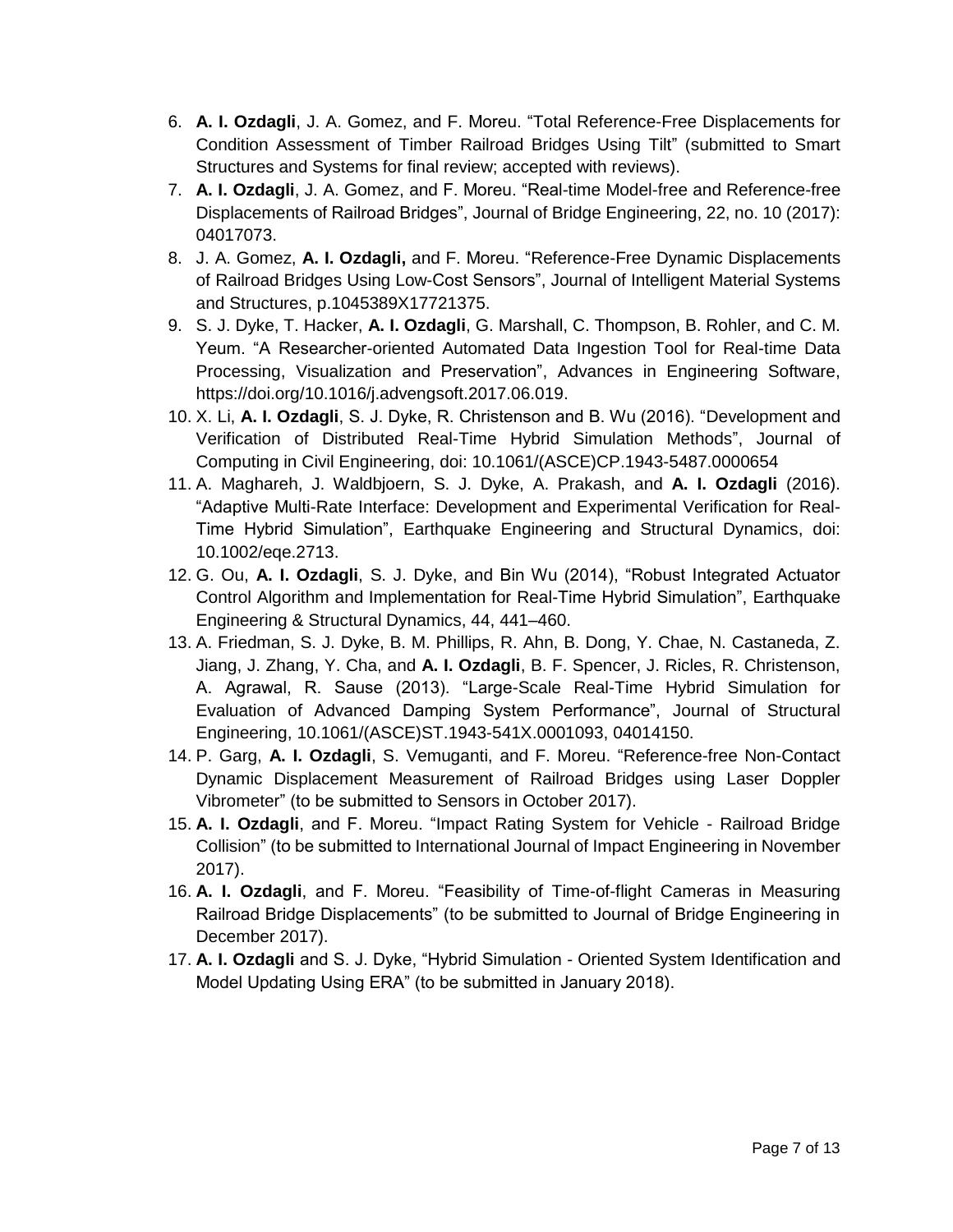### **REPORTS**

1. **A. I. Ozdagli**, W. Xi, G. Ou, S. J. Dyke, J. Zhang, B. Wu (2014). "Verification of Real-Time Hybrid Simulation with Shake Table Tests for a Three Story Structure Equipped with MR Damper - IISL Technical Report 006",<https://nees.org/resources/12822>

### **PUBLICATIONS IN CONFERENCE PROCEEDINGS**

- 1. **A. I. Ozdagli,** B. Liu, and F. Moreu (2018). "Real-time Low-cost Wireless Referencefree Displacement Sensing of Railroad Bridges", IMAC XXXVI, Orlando, FL.
- 2. B. Liu, **A. I. Ozdagli,** and F. Moreu (2018). "Direct reference-free dynamic deflection measurement of railroad bridge under service load", IMAC XXXVI, Orlando, FL.
- 3. B. Liu, **A. I. Ozdagli,** and F. Moreu (2017). "Cost-effective Monitoring of Railroad Bridge Performance", ASME SMASIS 2017, Snowbird, UT.
- 4. **A. I. Ozdagli,** B. Liu, and F. Moreu (2017). "Measuring Lateral Displacements of Railroad Bridges susceptible to Asymmetric Loading", 3rd Huixian International Forum on Earthquake Engineering for Young Researchers, University of Illinois, Urbana-Champaign.
- 5. B. Liu, **A. I. Ozdagli,** and F. Moreu (2017). "Measurement of Direct Reference-free Dynamic Displacements of Railroad Bridges under Train-crossing and Ground Motion Excitations", 3rd Huixian International Forum on Earthquake Engineering for Young Researchers, University of Illinois, Urbana-Champaign.
- 6. F. Moreu, B. Liu, and **A. I. Ozdagli** (2017). "Observation and monitoring of total reference-free displacements", 3rd Huixian International Forum on Earthquake Engineering for Young Researchers, University of Illinois, Urbana-Champaign.
- 7. **A. I. Ozdagli**, S. Vemuganti and F. Moreu (2017). "Impact Rating of Semi-trailer Truck – Railway Through Plate Girder (TPG) Bridge Collisions", AREMA2017, Indianapolis, IN.
- 8. S. Vemuganti, **A. I. Ozdagli**, F. Moreu (2017). "Survey Bottom Surface Abrasion of Concrete Crossties", TRB 96th Annual Meeting.
- 9. S. Vemuganti, F. Moreu, **A. I. Ozdagli**, A. Bajrić, B. Liu, K. Troyer, M. R. Brake, and D. Otter (2017). "Sensing and Rating of Vehicle - Railroad Bridge Collision", Structural Dynamics Challenges in Next Generation Aerospace Systems, IMAC XXXV, Garden Grove, CA
- 10. P. Garg, **A. I. Ozdagli**, A., and F. Moreu. (2017). "Optimal Bridge Displacement Controlled by Train Speed on Real-Time", IMAC XXXV Garden Grove, CA
- 11. P. Garg, J. A. Gomez, **A. I. Ozdagli**, and F. Moreu. (2017). "Real-time Displacements of Railroad Bridges under Train Crossing Events Using Non-Contact, Reference-free Vibrometers", ASCE Structures Congress 2017, Denver, CO
- 12. J. A. Gomez, **A. I. Ozdagli**, and F. Moreu (2016). "Evaluation of Low-Cost Wireless Sensors for Real-Time Estimation of Reference-free Displacements Under Dynamic Loading of Railroad Bridges", ASME 2016 Conference on Smart Materials, Adaptive Structures and Intelligent Systems (SMASIS), Stowe, VT
- 13. P. Garg, J. A. Gomez, **A. I. Ozdagli**, and F. Moreu (2016). "Non-Contact, Reference-Free Measurement of Bridge Displacement Using Vibrometer", 2<sup>nd</sup> Huixian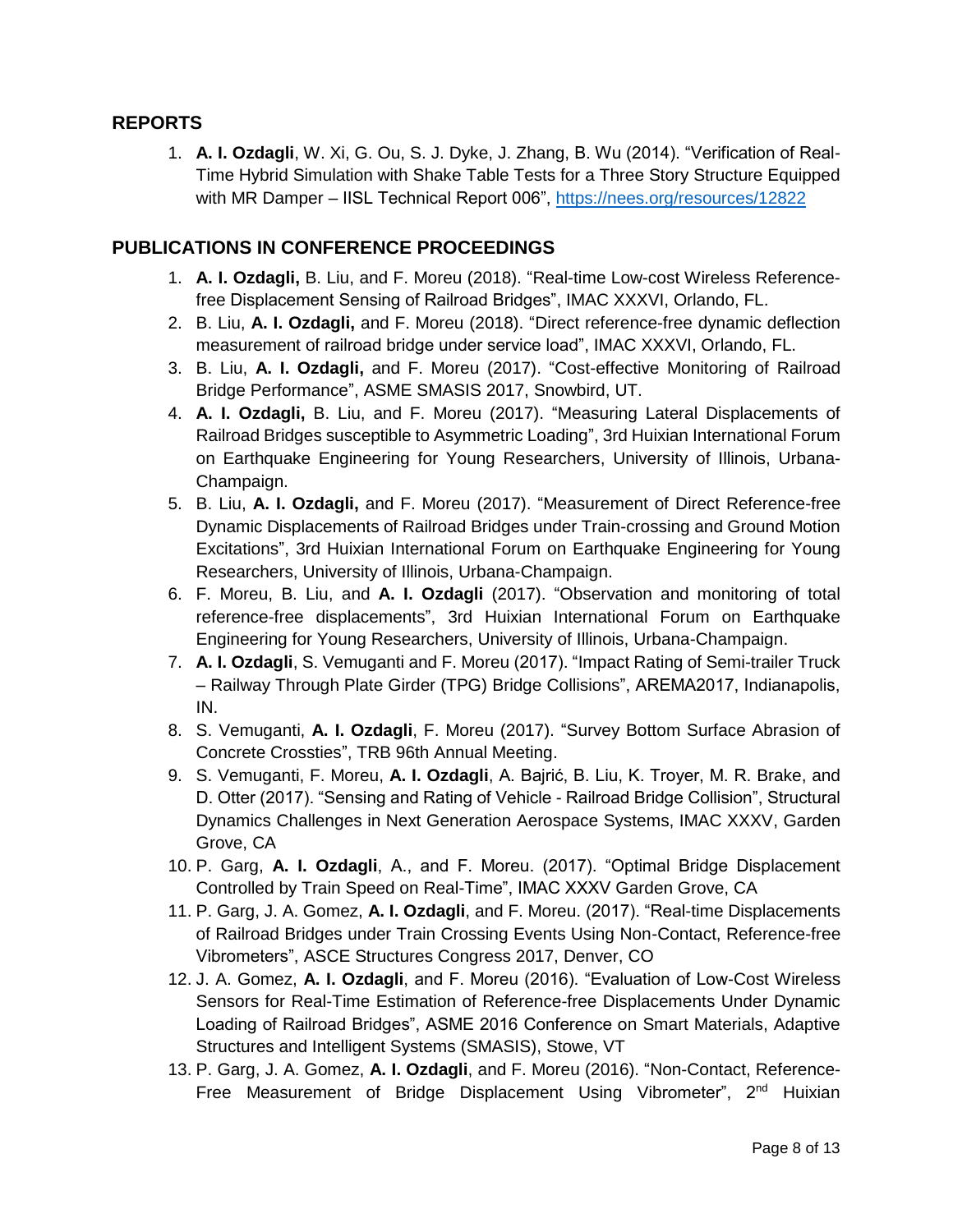International Forum on Earthquake Engineering for Young Researchers, Beijing, China

- 14. **A. I. Ozdagli**, F. Moreu, S. Vemuganti, J. A. Gomez and P. Garg (2016). "Data Fusion of Accelerometers with Inclinometers for Reference-free High Fidelity Displacement Estimation", 8th European Workshop on Structural Health Monitoring, Bilbao, Spain
- 15. **A. I. Ozdagli** and S. J. Dyke (2015). "Development and Evaluation of a Geographically Distributed Real-Time Hybrid Simulation Platform", AESE/ANCRiSST 2015, Urbana, IL
- 16. G. Ou, **A. I. Ozdagli**, S. J. Dyke and A. Prakash (2015). "Novel RTHS with Concurrent Model Updating on a Distributed Platform", AESE/ANCRiSST 2015, Urbana, IL
- 17. A. Maghareh, J. Waldbjoern, S. J. Dyke, A. Prakash, **A. I. Ozdagli** (2015). "Adaptive Multi-Rate Interface: Development and Experimental Verification for Real-Time Hybrid Simulation", AESE/ANCRiSST 2015, Urbana, IL
- 18. X. Li, S. J. Dyke, **A. I. Ozdagli**, R. Christenson, X. Lu (2015). "Multi-Site Real-Time Hybrid Simulation Framework for Advanced Earthquake Engineering Experiment", International Symposium on Innovation and Sustainability of Structure in Civil Engineering (ISISS-2015), Beijing, China
- 19. A. Maghareh, **A. I. Ozdagli** and S. J. Dyke (2014). "Modeling and Implementation of Distributed Real-Time Hybrid Simulation", 10th US National Conference on Earthquake Engineering. Anchorage, Alaska
- 20. **A. I. Ozdagli**, W. Xi, Y. Ding, S. J. Dyke, J. Zhang and B. Wu (2012). "Verification of Real-Time Hybrid Simulation with Shake Table Tests: Phase 2 – Development of Control Algorithms", 15th World Conference on Earthquake Engineering, Lisbon, Portugal
- 21. J. Zhang, W. Xi, S. J. Dyke, **A. I. Ozdagli** and B. Wu (2012). "Seismic Protection Design of Nonlinear Structures Using Hybrid Simulation", 15th World Conference on Earthquake Engineering, Lisbon, Portugal
- 22. **A. I. Ozdagli**, W. Xi, Y. Ding, S. J. Dyke, J. Zhang and B. Wu (2012). "Verification of Real-Time Hybrid Simulation with Shake Table Tests: Phase 1 – Modeling of Superstructure", International Conference on Earthquake Engineering Research Challenges, Harbin, China

## **DATA PRODUCTS**

- 1. **A. I. Ozdagli**, S. J. Dyke (2014). "Magneto-Rheological Damper Characterization Tests at Purdue", NEES Dataset, DOI:10.4231/D30863622
- 2. **A. I. Ozdagli**, G. Ou, S. J. Dyke (2014). "Real-Time Hybrid Simulation Tests on Magneto-Rheological Damper at Purdue", NEES, Dataset, DOI:10.4231/D3VH5CJ8J
- 3. **A. I. Ozdagli**, G. Ou, S. J. Dyke, J. Zhang, B. Wu (2014). "Real-Time Hybrid Simulation Tests on Magneto-Rheological Damper at HIT", NEES, Dataset, DOI: 10.4231/D3319S30P
- 4. **A. I. Ozdagli**, W. Xi, B. Li, S. J. Dyke, B. Wu, J. Zhang, Y. Ding (2013). "Preliminary Hammer Test on 3DOF Structure after Structural Modification", NEES, Dataset. DOI: 10.4231/D3R785N6W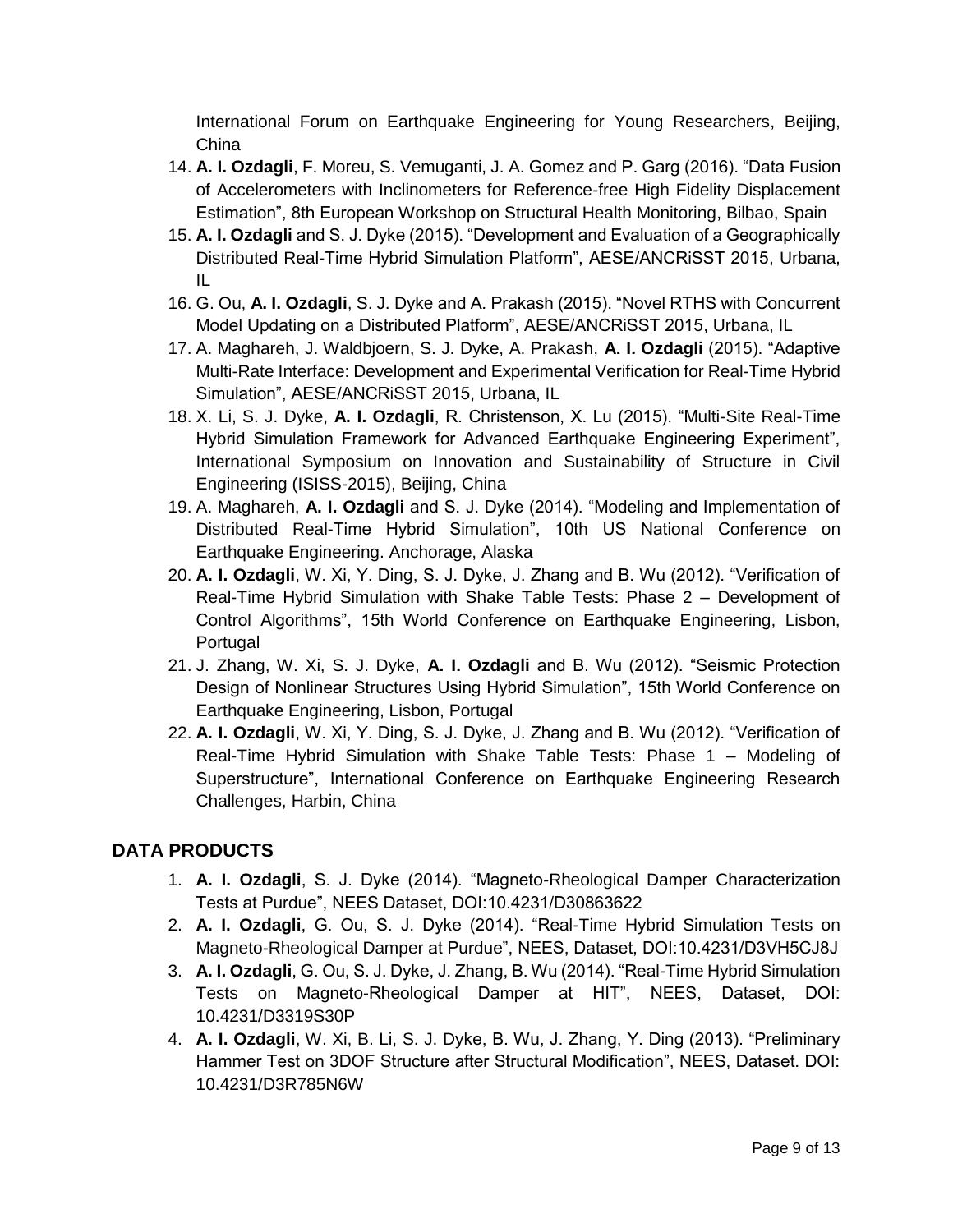- 5. **A. I. Ozdagli**, W. Xi, B. Li, G. Xu, S. J. Dyke, J. Zhang, B. Wu (2013). "Shake Table Test on 3DOF Structure", NEES, Dataset. DOI: 10.4231/D3VQ2S97T
- 6. **A. I. Ozdagli**, W. Xi, B. Li, G. Xu, S. J. Dyke, J. Zhang, B. Wu (2013). "Magneto-Rheological Damper Characterization Tests at HIT", NEES, Dataset. DOI: 10.4231/D35717N6S
- 7. **A. I. Ozdagli**, W. Xi, Bo Li, G. Xu, S. J. Dyke, J. Zhang, B. Wu (2013). "Actual Hammer Test on 3DOF Structure after Structural Modification", NEES, Dataset. DOI: 10.4231/D3QZ22H32
- 8. **A. I. Ozdagli**, A. Friedman, R. Ahn, B. Dong, S. J. Dyke, J. Ricles, R. Sause (2013). "Dynamic System Identification on DBF - Rigid Links OFF - Ground Links ON - Loading Beams OFF", NEES, Dataset, DOI:10.4231/D31J9770D
- 9. **A. I. Ozdagli**, A. Friedman, R. Ahn, B. Dong, S. J. Dyke, J. Ricles (2013). "System Identification on DBF - Rigid Links ON/OFF - Ground Links ON - Loading Beams ON - Actuator @ Floor 1", NEES, Dataset, DOI:10.4231/D3WS8HK5D
- 10. **A. I. Ozdagli**, A. Friedman, R. Ahn, B. Dong, S. J. Dyke, J. Ricles (2013). "System Identification on DBF - Rigid Links ON/OFF - Ground Links ON - Loading Beams ON - Actuator @ Floor 2", NEES, Dataset, DOI:10.4231/D3S46H549
- 11. **A. I. Ozdagli**, A. Friedman, R. Ahn, B. Dong, S. J. Dyke, J. Ricles (2013). "System Identification on DBF - Rigid Links ON/OFF - Ground Links ON - Loading Beams ON - Actuator @ Floor 3", NEES, Dataset, DOI:10.4231/D3NC5SC05
- 12. **A. I. Ozdagli**, A. Friedman, R. Ahn, B. Dong, S. J. Dyke, J. Ricles, R. Sause (2013). "Dynamic System Identification on DBF - Rigid Links ON - Ground Links ON - Loading Beams OFF", NEES, Dataset, DOI:10.4231/D3599Z13P

## **PAPERS AND POSTERS PRESENTED AT PROFESSIONAL MEETINGS WITHOUT PROCEEDINGS**

- 1. **A. I. Ozdagli**, W. Xi, Y. Ding, S. J. Dyke, J. Zhang and B. Wu (2013). "Comparison of Shake Table Test with Real-Time Hybrid Simulations for a Large-Scale Structure", Quake Summit 2013, Reno, Nevada
- 2. G. Ou, **A. I. Ozdagli**, S. J. Dyke and B. Wu (2013). "Application of Robust Integrated Actuator Control Strategy in RTHS", Quake Summit 2013, Reno, Nevada
- 3. **A. I. Ozdagli**, W. Xi, G. Ou, B. Li, J. Zhang, G. Xu, B. Wu and S. Dyke (2013). "Verification of Real-Time Hybrid Simulation with Shake Table Tests", Engineering Mechanics Institute Conference
- 4. A. Maghareh, **A. I. Ozdagli** (2013). "Modeling of Distributed Real-Time Hybrid Simulation – Poster",<https://nees.org/resources/6624>

## **INVITED TECHNICAL SEMINARS AND WORKSHOPS**

- 1. **A. I. Ozdagli** (2017). "Impact Rating of Semi-trailer Truck Railway Through Plate Girder (TPG) Bridge Collisions", Graduate Seminar, Department of Civil Engineering, University of New Mexico, Albuquerque, NM
- 2. 2017 The New Mexico EPSCoR Post Doc Leadership Workshop (funded by NSF Experimental Program to Stimulate Competitive Research), New Mexico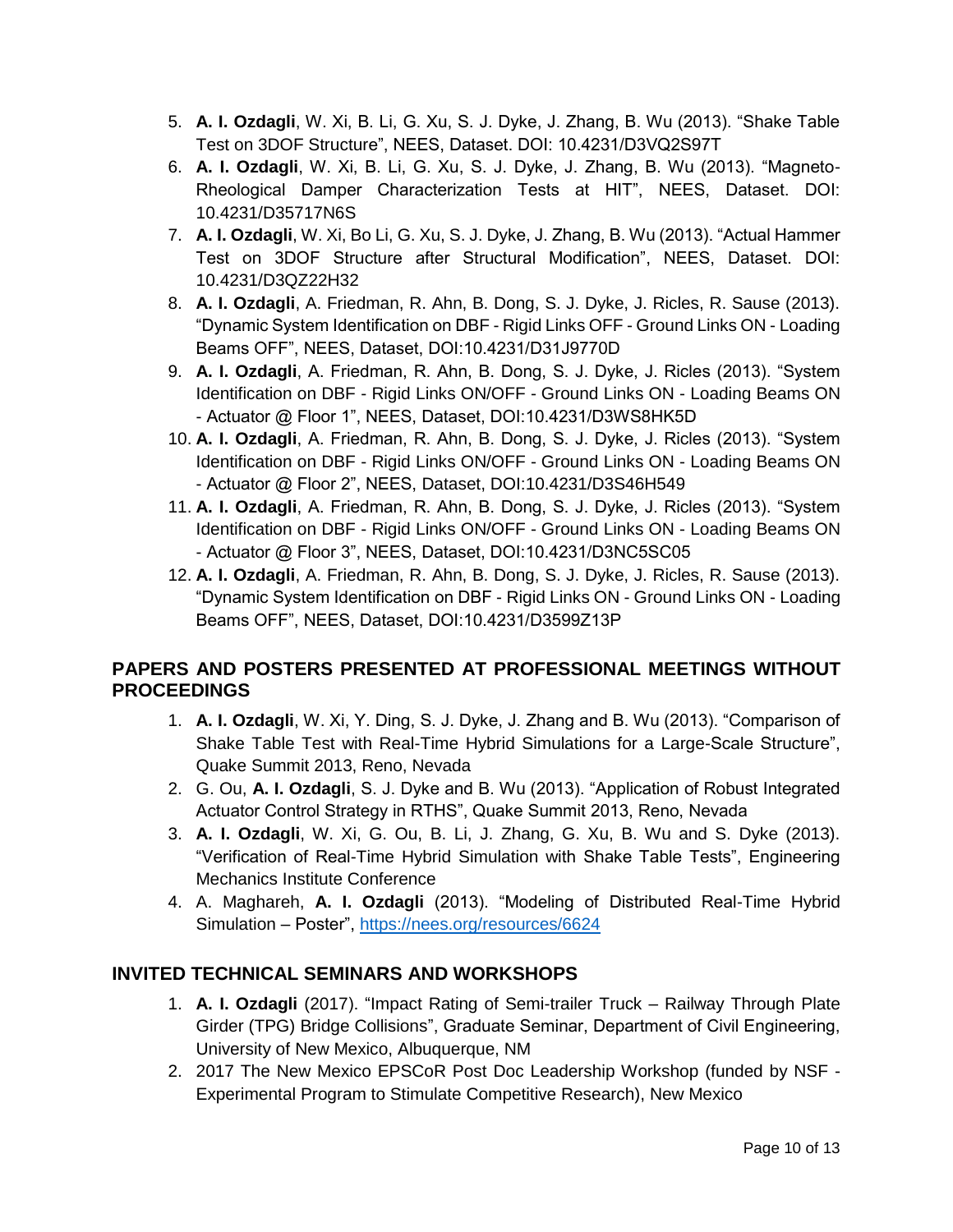- 3. **A. I. Ozdagli** (2016). "Integration of Wireless Structural Control into Curriculum through Arduino Microcontrollers", Arduino Workshop for Transportation Engineering Educators and Symposium on Active Student Engagement in Civil and Transportation Engineering, Southern Plains Transportation Center – Louisiana Tech University, Ruston, LA
- 4. **A. I. Ozdagli** (2016). "From Testing to Simulation: What is Hybrid Simulation?", Graduate Seminar, Department of Civil Engineering, University of New Mexico, Albuquerque, NM
- 5. P. Garg, S. Vermuganti, J. A. Gomez, **A. I. Ozdagli** and F. Moreu (2016). "Smart Management of Infrastructure Laboratory", New Mexico Research Collaborative Development Council**,** Unmanned Aerial Vehicle Systems and Remote Sensing Workshop, Albuquerque, NM
- 6. G. Ou, S. J. Dyke, B. Wu, **A. I. Ozdagli** and B. Li (2013). "Robust Integrated Actuator Control Strategy for Real-Time Hybrid Simulation", SERIES Concluding Workshop - Joint with US-NEES Earthquake Engineering Research Infrastructures, Ispra, Italy
- 7. **A. I. Ozdagli** (2013). "Verification of Hybrid Simulation", 4th Workshop on China-USA Collaboration for Disaster Evolution/Resilience of Civil Infrastructure and Urban Environment, Reno, Nevada
- 8. **A. I. Ozdagli**, S. J. Dyke (2011). "Control-oriented System Identification of a Large Frame for RTHS", Advanced in Real‐Time Hybrid Simulation Workshop, Lehigh University, PA
- 9. Disaster Awareness Month, Hart Senate, Washington DC, 2011 (funded by NSF)
- 10. Annual AAAS Meeting 2010, San Diego (funded by NSF) <http://goo.gl/fJxCa>
- 11. Dedication of Hall for Discovery and Learning Research, Purdue University, 2010 <http://goo.gl/lRecV>

## **VIDEO PUBLICATIONS**

- 1. F. Moreu, **A. I. Ozdagli**, S. Vemuganti (2016). "Shake it Up Engineering", <https://www.youtube.com/watch?v=xx-vhsqwsRo>
- 2. S. J. Dyke, A. Friedman, T. Li, **A. I. Ozdagli** (2013). "Large-Scale Real-Time Hybrid Simulation for Validation of Advanced Damping Systems - Media", <https://nees.org/resources/6627>

## **PATENT APPLICATION**

1. F. Moreu and **A. I. Ozdagli**. "Wireless Low-cost Sensing of Railroad Bridges", (patent pending)

## **PROFESSIONAL MEMBERSHIP AND SERVICE**

### **Professional Society Memberships:**

- Earthquake Engineering Research Institute (EERI)
- American Society of Civil Engineers (ASCE)
- Structural Engineering Institute (SEI)
- American Concrete Institute (ACI)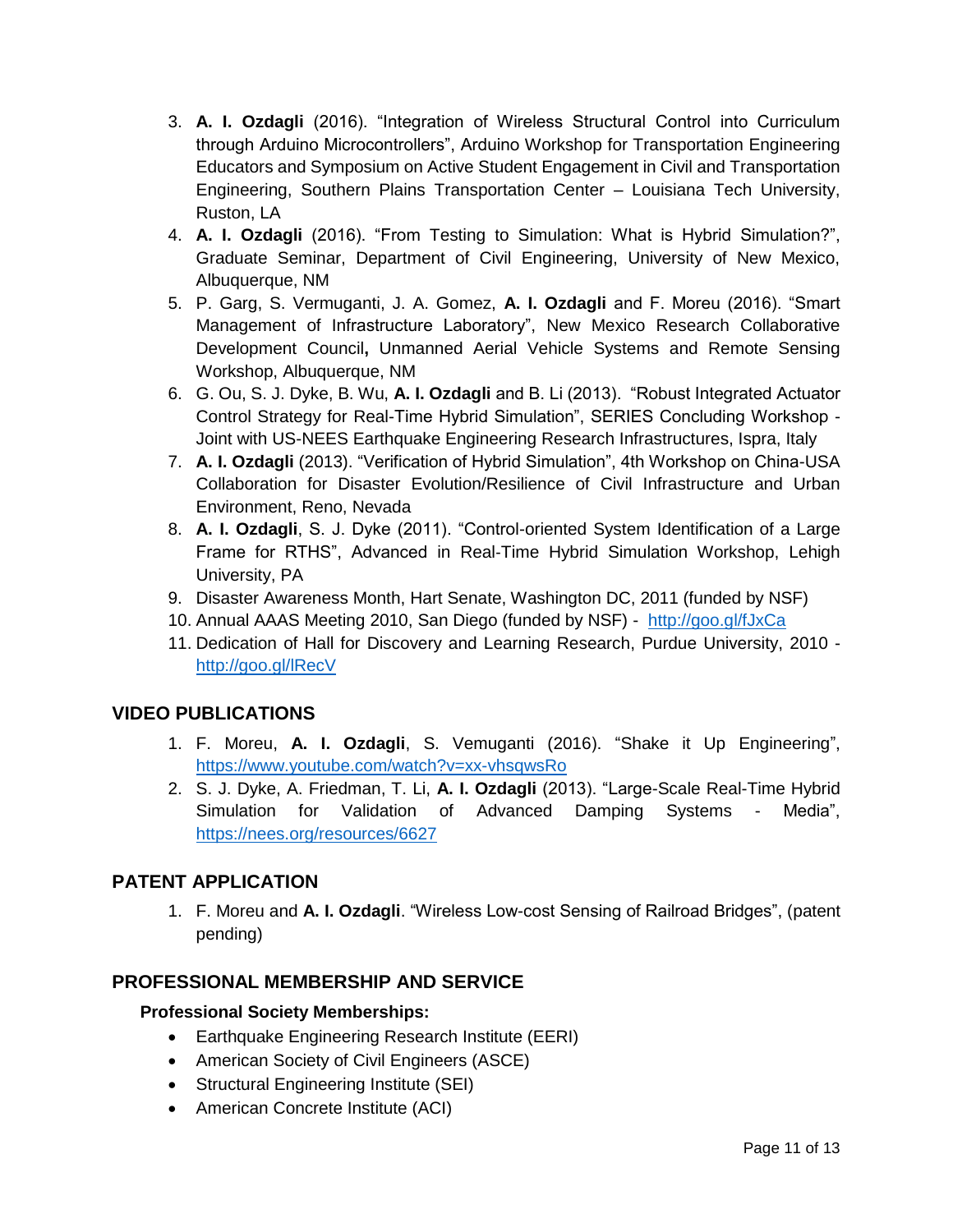• American Institute of Steel Construction (AISC)

#### **Technical Reviewer for:**

- Journal of Earthquake Spectra
- Journal of Structural Engineering
- Journal of Natural Hazards and Earth System Sciences (on behalf of Prof. F. Moreu)
- Journal of Smart Structures and Systems (on behalf of Prof. S. J. Dyke)
- Journal of Smart Materials and Structures (on behalf of Prof. S. J. Dyke)
- Journal of Engineering Structures (on behalf of Prof. S. J. Dyke)

#### **Service as:**

- AREMA Committee 10: Structures Maintenance & Construction (Guest Participant, 2017)
- Session Co-Chair, 3rd Huixian International Forum on Earthquake Engineering for Young Researchers, University of Illinois, Urbana-Champaign
- Co-Founder and Advisor for EERI Student Chapter @ UNM, 2016
- Recorder and associate session leader for Hybrid Simulation Workshop, Quake Summit 2013
- Session Evaluator for Interdisciplinary Studies in Tsunami Impacts & Mitigation, University of Notre Dame, 2008
- Co-writer of CE News, Journal of Civil Engineering Department, Bogazici University, 2006

#### **K-12 Service:**

- Co-Organized for Summer Transportation Systems Summer Transportation Institute, University of New Mexico, 2017
- Leading Organizer for Engineering Open House Structural Dynamics Laboratory, University of New Mexico, 2016
- UNM STEAM-H (University of New Mexico Science, Technology, Engineering, Art, Math, and Health) Career Exploration Extravaganza Weekend, 2016
- Each One Teach One College Bound Tutoring for K12 students, St. Louis, 2009
- Shakes and Quakes EERI activities for South Bend Public Schools, South Bend, IN, 2007-2009

#### **Languages:**

- Turkish (native)
- German (Abitur and Goethe-Zertifikat C2: GDS Sprachdiplom)

### **ACADEMIC HIGHLIGHTS IN THE NEWS**

- CE 202 Students Designed and Tested Their First Bridge <https://goo.gl/225D3Q>
- UNM engineering students organize to think about earthquakes <http://goo.gl/3HZhZL>
- Simulations aiding study of earthquake dampers for structures, Purdue University, 2013, <http://goo.gl/SjnCZQ>